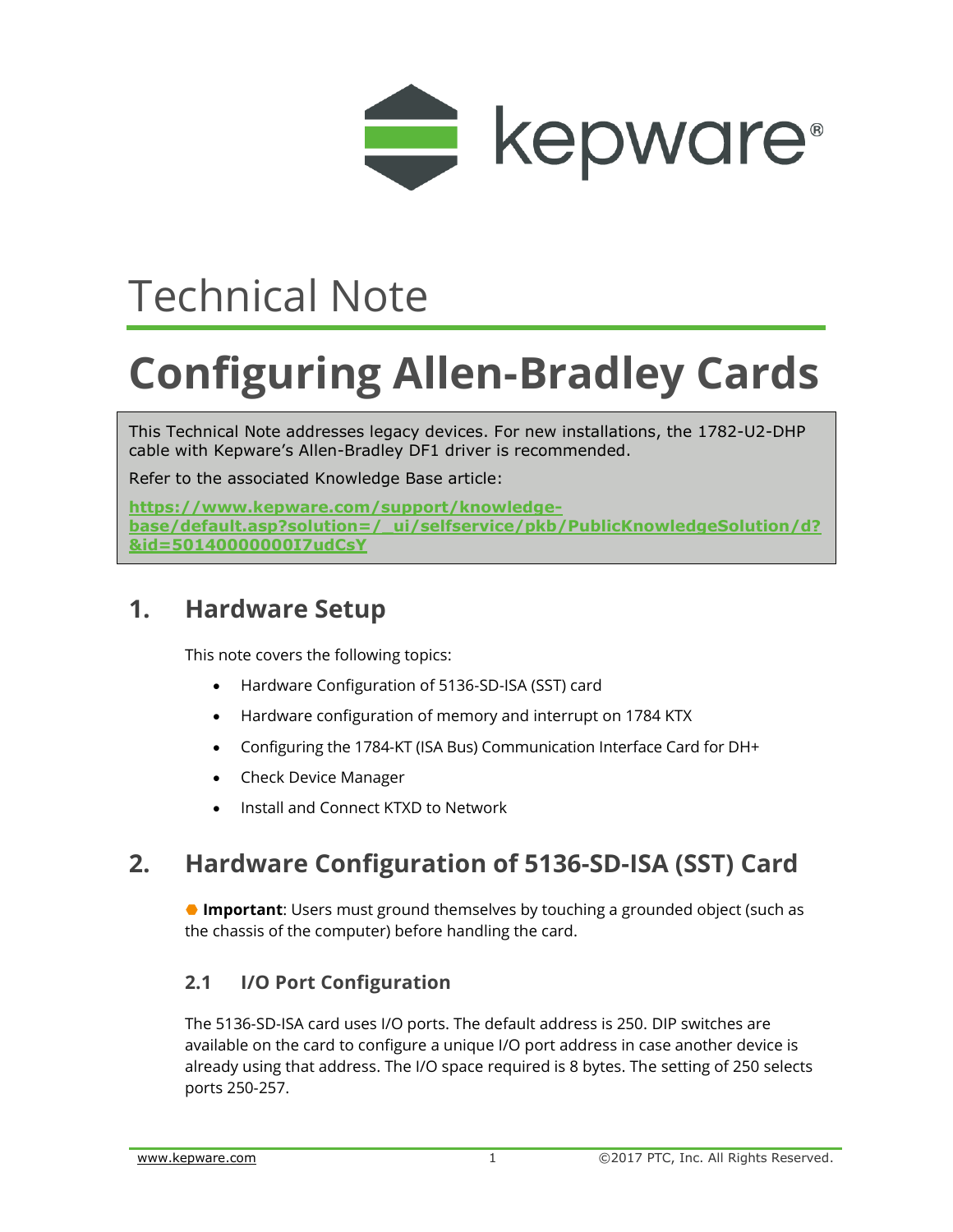The table below displays some of the DIP switch settings options that may be selected for the port addresses. *If another address is required, refer to the SST card's 5136-SD-ISA User's Guide.*

| <b>PORT ADDRESS IN HEX   SW1</b> |           | SW <sub>2</sub> | SW <sub>3</sub> | SW <sub>4</sub> | SW <sub>5</sub> | SW <sub>6</sub> | <b>REMARKS</b> |
|----------------------------------|-----------|-----------------|-----------------|-----------------|-----------------|-----------------|----------------|
| 200                              | <b>ON</b> | <b>ON</b>       | <b>ON</b>       | ΟN              | <b>ON</b>       | ON.             | Game Port      |
| 208                              | ON.       | <b>ON</b>       | <b>ON</b>       | ΟN              | <b>ON</b>       | <b>OFF</b>      |                |
| 210                              | ON.       | <b>ON</b>       | <b>ON</b>       | ON              | <b>OFF</b>      | ON              |                |
| 218                              | ON.       | ON              | <b>ON</b>       | ON              | <b>OFF</b>      | <b>OFF</b>      |                |
| 220                              | <b>ON</b> | <b>ON</b>       | <b>ON</b>       | <b>OFF</b>      | <b>ON</b>       | ON.             |                |
| 228                              | <b>ON</b> | ON              | ON              | <b>OFF</b>      | <b>ON</b>       | <b>OFF</b>      |                |
| 230                              | <b>ON</b> | <b>ON</b>       | <b>ON</b>       | <b>OFF</b>      | <b>OFF</b>      | ON.             |                |
| 238                              | ON.       | ON              | ON              | <b>OFF</b>      | <b>OFF</b>      | <b>OFF</b>      |                |
| 240                              | <b>ON</b> | <b>ON</b>       | <b>OFF</b>      | ON              | <b>ON</b>       | ON.             |                |
| 248                              | ON        | ON              | <b>OFF</b>      | ON              | <b>ON</b>       | <b>OFF</b>      |                |
| 250                              | ON.       | <b>ON</b>       | <b>OFF</b>      | ON              | <b>OFF</b>      | ON.             | <b>DEFAULT</b> |
| 258                              | <b>ON</b> | <b>ON</b>       | <b>OFF</b>      | ON              | OFF             | <b>OFF</b>      |                |

#### **2.2 Transmit Jumper**

The 5136-SD-ISA card uses jumper JB2 to enable or disable transmission from the card. Position "DISA" disables transmission; position "ENB" enables it. Set the jumper to "ENB" to enable message transmission through the DH+ network.

**Note**: Install the card on an ISA slot in the computer.

## **3. Hardware Configuration of Memory and Interrupt on 1784 KTXD Card**

Users must select a unique memory address and Interrupt Request Level (IRQ). The valid memory address range is C800-D700. The valid interrupt levels are 3, 4, 5, and 7. To make sure that the value chosen for the interrupt is unique, users should check the Device Manager.

### **3.1 Memory Configuration**

The Allen Bradley 1784-KTX (D) card has two channels for communication. When planning to use channel 1, users must turn the knobs (sw3 and sw4) under Channel 1 to reflect the selected memory address. For example, if address D000 is chosen, then the sw3 should point to "D" and sw4 should point to "0." Similarly, when planning to use channel 2, users must turn the knobs (sw1 and sw2) to reflect the selected memory address.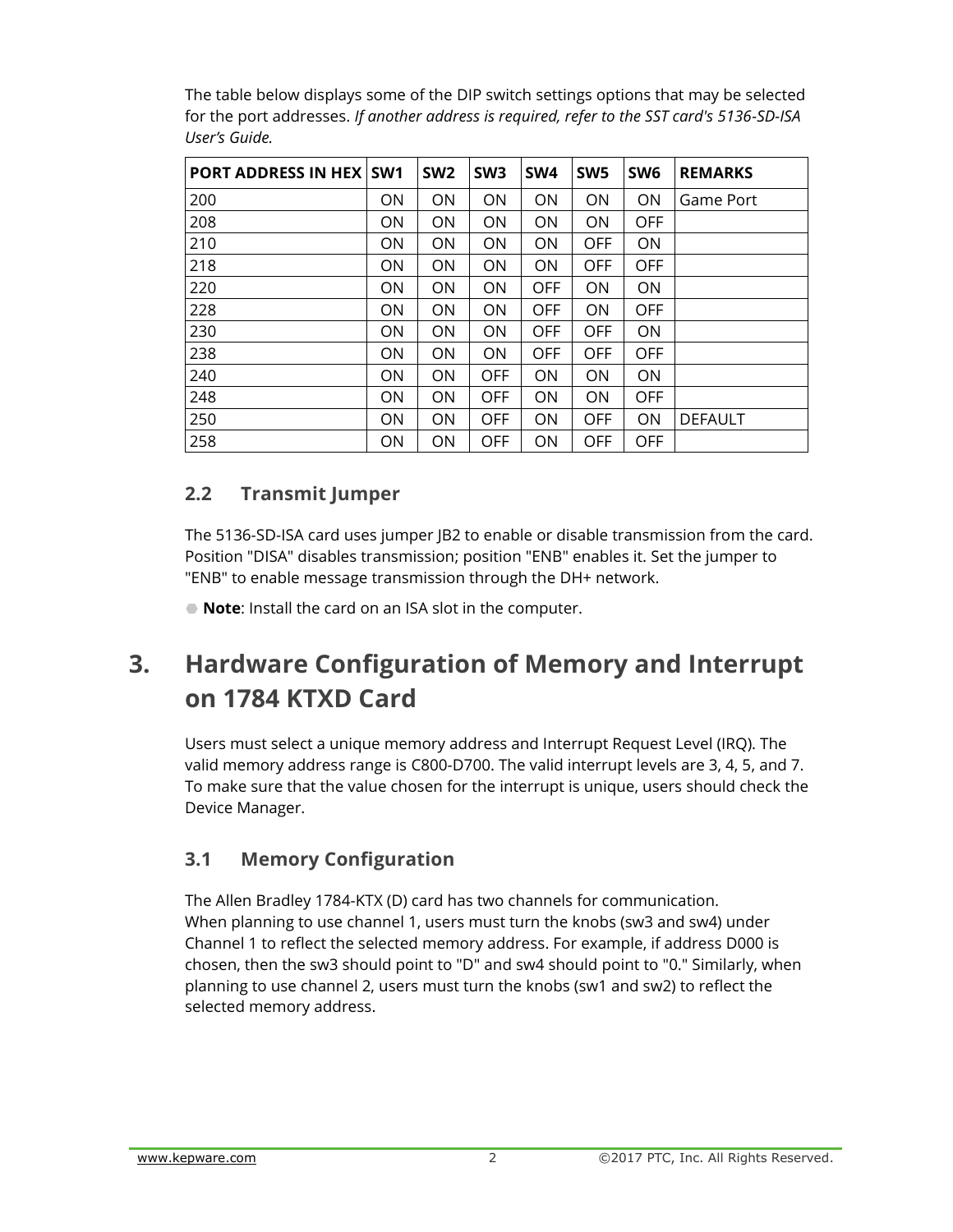## **3.2 Interrupt Configuration**

When using interrupts, users should choose an interrupt level. As mentioned above, valid interrupt levels are 3, 4, 5 and 7. The KTX (D) card comes with two jumpers. Each jumper is used for selecting the interrupt level for each of the channels. The jumper should be placed corresponding to the chosen channel number, horizontally across the two pins next to the selected interrupt level. For example, if using channel 1 with interrupt level 3 selected, users should place one of the jumpers horizontally across pin 3 under channel number 1. If not using interrupts, the jumper should be placed vertically, connecting pins of two different interrupt levels (such as 3 and 5).

## **4. Configuring the 1784-KT (ISA Bus) Communication Interface Card for DH+**

 **Important**: Before handling the card, users must ground themselves by touching a grounded object (such as the chassis of the computer).

### **4.1 Requirements for the 1784-KT (ISA Bus) card:**

- The 1784-KT card's DIP switch configuration must match the driver's KT communications address settings.
- The selected address must not conflict with any other address used by the computer.
- If planning to use multiple 1784-KT cards, each one must be assigned a unique address.

| <b>MEMORY ADDRESS IN HEX</b>                                                                                                        |                                       | SW <sub>1</sub>                                              | SW <sub>2</sub>                                              | SW <sub>3</sub>                                          | SW4                                                              | SW <sub>5</sub>                                                  | SW <sub>6</sub>                                           |
|-------------------------------------------------------------------------------------------------------------------------------------|---------------------------------------|--------------------------------------------------------------|--------------------------------------------------------------|----------------------------------------------------------|------------------------------------------------------------------|------------------------------------------------------------------|-----------------------------------------------------------|
| Use these addresses only if an EGA<br>or VGA display adapter is not<br>installed.                                                   | A0000<br>A4000<br>A8000<br>AC000      | <b>OPEN</b><br><b>CLOSED</b><br><b>OPEN</b><br><b>CLOSED</b> | <b>OPEN</b><br><b>OPEN</b><br><b>CLOSED</b><br><b>CLOSED</b> | <b>OPEN</b><br><b>OPEN</b><br><b>OPEN</b><br><b>OPEN</b> | <b>CLOSED</b><br><b>CLOSED</b><br><b>CLOSED</b><br><b>CLOSED</b> | <b>OPEN</b><br><b>OPEN</b><br><b>OPEN</b><br><b>OPEN</b>         | <b>CLOSED</b><br>CLOSED<br><b>CLOSED</b><br><b>CLOSED</b> |
| Use these addresses only if an MDA<br>display adapter is not installed.                                                             | <b>B0000</b><br>B4000<br><b>B8000</b> | <b>OPEN</b><br><b>CLOSED</b><br><b>OPEN</b>                  | <b>OPEN</b><br><b>OPEN</b><br><b>CLOSED</b>                  | <b>CLOSED</b><br><b>CLOSED</b><br><b>CLOSED</b>          | <b>CLOSED</b><br><b>CLOSED</b><br><b>CLOSED</b>                  | <b>OPEN</b><br><b>OPEN</b><br><b>OPEN</b>                        | <b>CLOSED</b><br><b>CLOSED</b><br><b>CLOSED</b>           |
| Use these addresses only if the<br>Dxxxx addresses do not work (since<br>one of the Cxxxx addresses may be<br>used by the AT BIOS). | C0000<br>C4000<br>C8000<br>CC000      | <b>OPEN</b><br><b>CLOSED</b><br><b>OPEN</b><br><b>CLOSED</b> | <b>OPEN</b><br><b>OPEN</b><br><b>CLOSED</b><br><b>CLOSED</b> | <b>OPEN</b><br><b>OPEN</b><br><b>OPEN</b><br><b>OPEN</b> | <b>OPEN</b><br><b>OPEN</b><br><b>OPEN</b><br><b>OPEN</b>         | <b>CLOSED</b><br><b>CLOSED</b><br><b>CLOSED</b><br><b>CLOSED</b> | CLOSED<br><b>CLOSED</b><br><b>CLOSED</b><br><b>CLOSED</b> |
| These addresses will yield the best<br>results. The default address is<br>shown in bold.                                            | D0000<br>D4000<br>D8000               | <b>OPEN</b><br><b>CLOSED</b><br><b>OPEN</b>                  | <b>OPEN</b><br><b>OPEN</b><br><b>CLOSED</b>                  | <b>CLOSED</b><br><b>CLOSED</b><br><b>CLOSED</b>          | <b>OPEN</b><br><b>OPEN</b><br><b>OPEN</b>                        | <b>CLOSED</b><br><b>CLOSED</b><br><b>CLOSED</b>                  | <b>CLOSED</b><br><b>CLOSED</b><br><b>CLOSED</b>           |

### **4.2 1784-KT Card DIP Switch Configuration for DH+**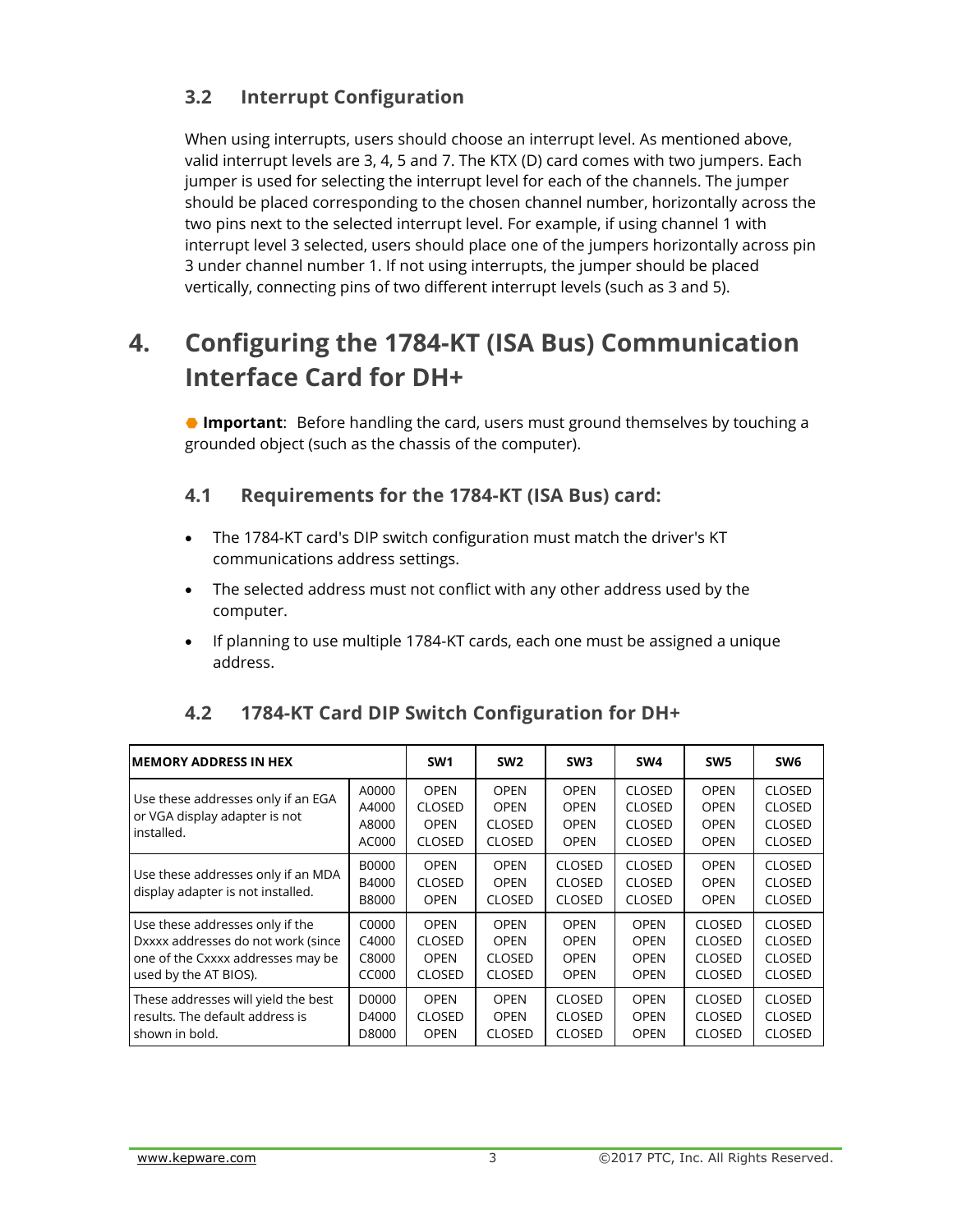**4.3 DIP Switches on 1784-KT Card** (D4000 Default Shown)



- 1. Configure the 1784-KT card DIP switches by pressing each switch in at the top or in at the bottom. Descriptions of the settings are as follows:
	- **Open**: Pressed in at the top.
	- **Closed**: Pressed in at the bottom.
- 2. Select an interrupt by placing the jumper on the two pins for the setting that has been chosen. Settings include IRQ3, IRQ4, IRQ5, IRQ7, or no interrupt. The default setting is no interrupt.



- 3. Carefully slide the 1784-KT card into the I/O expansion slot, and then press firmly until the card is seated in the slot.
- 4. Install the retaining screw into the retaining bracket.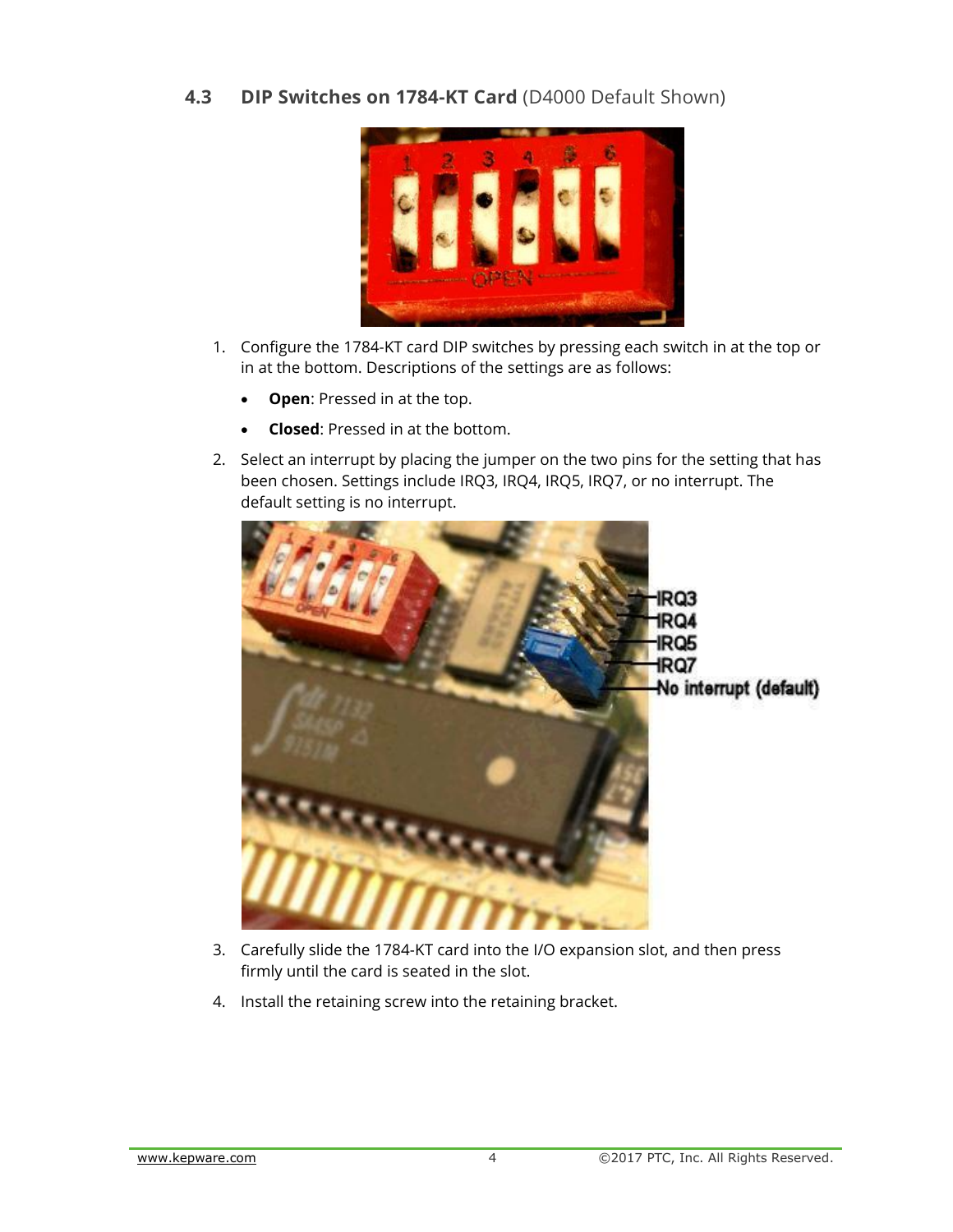## **5. Check Device Manager**

#### **5.1 Windows XP**

- 1. Right-click on the **My Computer** icon on the desktop and then select **Properties**. Alternatively, press the **Windows** button on the keyboard at the same time as the **Pause/Break** button.
- 2. Click on the **Hardware** tab and then select **Device Manager**.
- 3. Click on **View** in the toolbar and then select **Resources by Type**.
- 4. Expand **Interrupt Request** (IRQ) if it is not already expanded by rightclicking the plus sign. All interrupt levels being used by other devices should be visible. If the device is using an interrupt, pick a level that is not already being used by any other device. For example, if the device allows an interrupt level of 3, 5, 7 and 9, and the list suggests that the levels 3 and 7 are already being used, then users should select either interrupt level 5 or interrupt level 9. Choosing levels 3 and 7 would produce a resource conflict error, which might cause the device to act erroneously.

| File           | Action                   | View | Help                       |
|----------------|--------------------------|------|----------------------------|
|                | 丽                        | 字    |                            |
|                |                          |      |                            |
|                | EVAN XP                  |      |                            |
|                |                          |      | Direct memory access (DMA) |
| $\overline{+}$ | E (IO) Input/output (IO) |      | Interrupt request (IRQ)    |